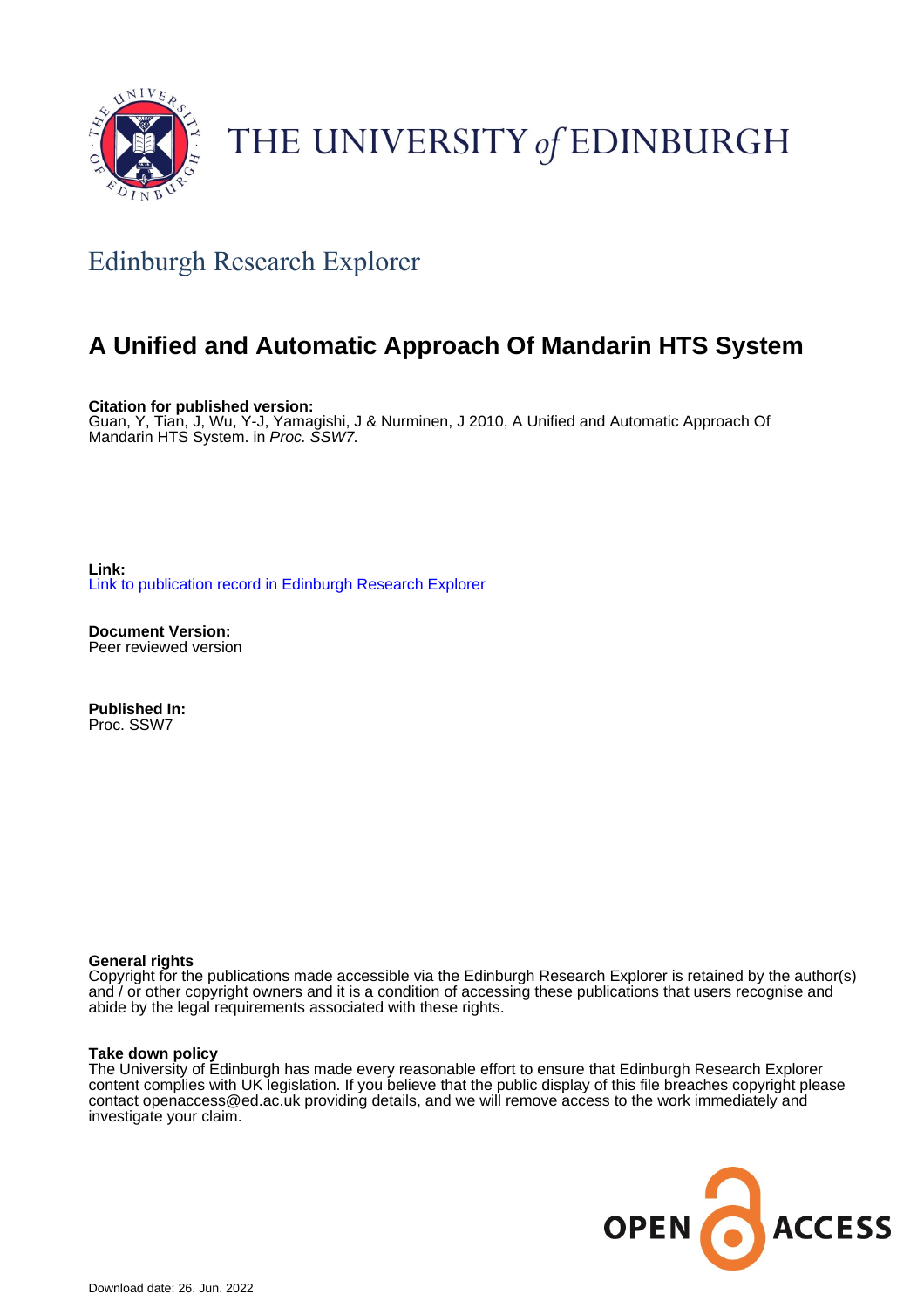### **AN UNIFIED AND AUTOMATIC APPROACH OF MANDARIN HTS SYSTEM**

 $Yong Guan<sup>1, 2</sup>$ , Jilei Tian<sup>2</sup>, Yi-Jian Wu<sup>3</sup>, Junichi Yamagishi<sup>4</sup> and Jani Nurminen<sup>5</sup>

<sup>1</sup>Beijing University of Posts and Telecommunications, China  $2^2$  Nokia Research Center, Beijing, China

<sup>3</sup> Microsoft, China  $4$  University of Edinburgh, UK  $5$ Nokia Devices R&D, Finland

#### **ABSTRACT**

Most studies on Mandarin HTS (HMM-based text-to-speech system) have taken the initial/final as the basic acoustic units. It is, however, challenging to develop a multilingual HTS in a uniformed and consistent way since most of other languages use the phoneme as the basic phonetic unit. It becomes hard to apply cross-lingual adaptation which need map phonemes from each other, particularly in the case of unified ASR and HTS system due to the phoneme nature of most of the ASR systems. In this paper, we propose a phoneme based Mandarin HTS system, which has been systematically evaluated by comparing it with the initial/final system. The experimental results show that the use of phoneme as the acoustic unit for Mandarin HTS is a promising unified approach, thus enabling better and more uniform development with other languages while significantly reducing the number of acoustic units. The flat-start training scheme is also evaluated to show that the phoneme segmentation problem is solved without any performance degradation for phoneme based Mandarin HTS system. This performs an automatic approach without dependency with particular ASR system.

*Index Terms—*speech synthesis, Mandarin HTS, flat-start training, speaker adaptation

#### **1. INTRODUCTION**

HTS [1] has recently been found to be of comparable quality with the state-of-the-art concatenative text-to-speech (TTS) systems [2][3]. Furthermore, HTS can easily change the voice characteristics of synthesized speech by using a speaker adaptation technique originally developed for speech recognition. It has been shown that supervised speaker adaptation can yield high quality synthetic voices with data of a lower order of magnitude than required to train a speaker-dependent model or to build a basic unit-selection system [4][5][6]. Besides, with uniform framework, HTS system makes multi-lingual research more easily accessible for universal researchers.

Mandarin is monosyllabic language where each syllable can be conventionally decomposed into an initial/final format. The initial is the initial consonant and the final is the vowel (or diphthong) part with an optional medial or a nasal ending in the syllable. There are a smaller number of phonemes that create more difficulty in precise segmentation and imply a larger search space for unit selection. Thus the initial/final is a natural choice of the

acoustic unit in concatenative Mandarin TTS since it brings more integrity of acoustic unit, and reasonable search space. Furthermore, the initial/final format is also commonly taken as the acoustic modeling unit in Mandarin HTS systems partially because most of the Mandarin speech synthesis databases were already labeled with the initial/final [3][4][7]. However, a problem is encountered when sharing acoustic units with other language, such as in a multilingual HTS framework and cross-lingual adaptation research work [8][9]. This is simply because most of theother languages take the phoneme as the basic acoustic modeling unit. A similar problem arises when unifying ASR and HTS models or performing joint adaptation across ASR and HTS models due to the phoneme nature of most ASR systems [10]. So we expect one phoneme base Mandarin HTS system which performs at least not worse than the initial/final one.

In this study, we carried out the experiments to compare phoneme with initial/final as the sub-word acoustic modeling unit for Mandarin HTS system. The evaluation results showed that the phoneme-based system performed a little better than initial/finalbased system particularly in the adaptation case where a small amount of adaptation data is given. This is a promising result since a phoneme-based system is much easier to use in a cross- and multi-lingual system, where the most other languages use the phoneme as the basic modeling unit. Furthermore, the phoneme boundary is usually difficult to label well and truly compared with initial/final case and depends on a particular ASR system to do force-alignment. However, for some languages, maybe you have no ASR system in hand to do the force-alignment for TTS purpose. In this paper, we investigate the flat-start training scheme for phoneme based Mandarin HTS system to show that the unit segmentation can be easily handled without dependency on ASR force-alignment. On the other hand, we can train the model started with uniformed segmentation instead.

The rest of the paper is organized as follows. In Section 2, the initial/final and phoneme-based Mandarin HTS systems are proposed and evaluated with supervised adaptation and a variety of enrollment data. Furthermore, in section 3, we investigate the flatstart training scheme for phoneme-base Mandarin HTS system. Finally, the conclusions are drawn.

#### **2. PHONEME-BASED MANDARIN HTS SYSTEM**

In this paper, the HTS system is built using the framework from the HTS-2007 system [4] [6], which was a speaker-adaptive system entered for the Blizzard Challenge 2007 and Blizzard Challenge 2008. The HTS-2007 system consists of four main components: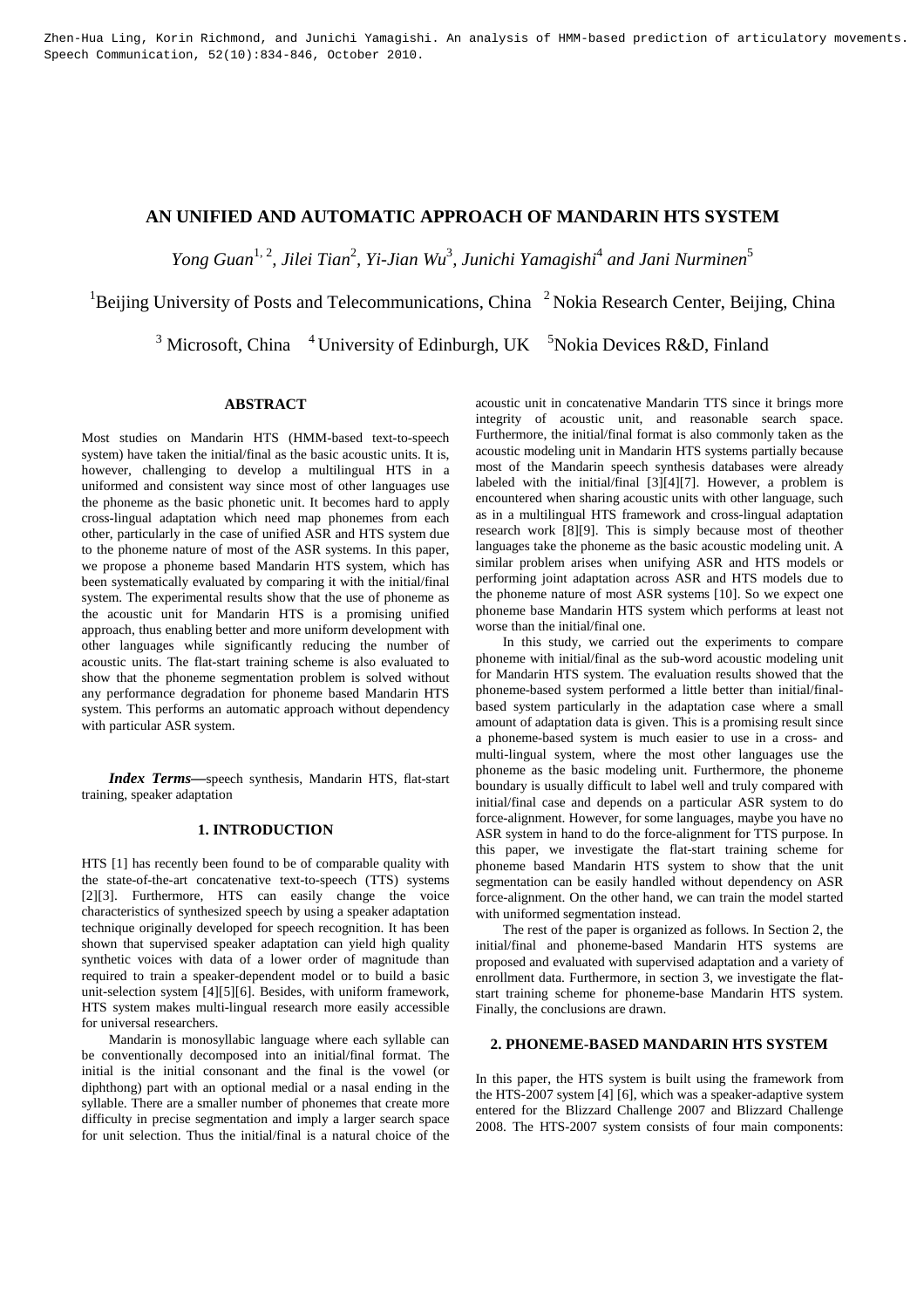speech analysis, average voice training, speaker adaptation and speech generation. To evaluate the phoneme-based HTS, we also built a speaker dependent system, in which we train the HTS model using speech data from a single speaker only.

Following algorithms and technologies were applied in the speaker-adaptive framework:

- Speech analysis: A high quality speech vocoding method called STRAIGHT (Speech Transformation and Representation using Adaptive Interpolation of weiGHTed spectrum) [11] was used, in conjunction with the mixed excitation [12].
- Training: To simultaneously model the duration for the spectral and excitation components of the model, the MSD hidden semi-Markov model (MSD-HSMM) [13][14] was applied. In order to reflect within-frame correlations and optimize all the acoustic feature dimensions together, semi-tied covariance (STC) modeling [15] was applied to enable the use of fullcovariance Gaussians in the HSMMs [16].
- Speaker adaptive training (SAT): A speaker-adaptive approach in which average voice models are created using data from several speakers. The average voice models may then be adapted using speech from a target speaker (e.g. [17]). We adopted several techniques for training the average voice model, such as a SAT algorithm [18].
- Speaker Adaptation: adopting advanced adaptation algorithm called constrained structural maximum a posteriori linear regression (CSMAPLR) [17]
- Speech generation: Generating smooth and natural parameter trajectories from HMMs considering the global variance (GV) [19] [20].

To evaluating the phoneme-based HTS, we also built a speaker dependent system, in which, we train HTS model using speech data from single speaker only.

#### **2.1 Phoneme vs. initial/final**

Though several acoustic processing components in HTS are language-independent, there are still a few language dependent issues that need to be addressed. The sub-word acoustic unit needs to be defined in Mandarin HTS. Mandarin is a tonal syllabic language, where one syllable usually consists of one initial and one final. In the Mandarin speech synthesis system, initial/final is commonly deployed as the basic acoustic unit. However, the acoustic units in HTS of most of the other languages and even Mandarin ASR are usually phoneme-based. Some of the crosslanguage or multi-language techniques require a common acoustic unit, such as the unified phoneme set. Also, in order to bridge the gap between Mandarin HTS and Mandarin ASR, it is beneficial to explore the performance of phoneme-based Mandarin HTS where the same phoneme set can be used as for Mandarin ASR.

We adopted the SAMPA-C phoneme [21] set which includes 23 consonants and 18 vowels/semivowels. An extended LC-STAR lexicon was used. At the same time, for the initial/final set, the inventory consisted of 21 initials and 38 finals.

For the phoneme-based system we conducted a preliminary experiment with both 3-state and 5-state models. The phonetic and linguistic contexts contain phonetic, segment-level, syllable-level, word-level and utterance-level features including tonal features. It was found that the quality of the synthetic speech from these two phoneme-based systems was similar. However, the stability of speech using 5-state models appeared to be better. Therefore, we used 5-state HMM phoneme model in the subsequent experiments. In the initial/final-based system, 5-state left-to-right HMMs are used for each unit.

#### **2.2 Experimental evaluations**

The speech database used for building the current Mandarin TTS systems is licensed from iFlyTek. This database is specifically designed for speech synthesis containing data from 6 speakers having 3 male and 3 female speakers with 1000 phonetically balanced utterances per speaker. There are 6000 utterances corresponding to 12 hours speech in total. The labels contain initial/final, tone, part of speech and prosodic boundary information. The labels have been automatically parsed from the text transcription. The speech database is high quality recorded in sound-proof rooms using high-quality microphones, and the waveforms are sampled at 16kHz and coded as 16 bit.

The experiments are conducted to assess the performance of speaker-dependent and speaker-independent with supervised adaptation. It compares the performance of phoneme-based and initial/final Mandarin HTS. For speaker-dependent training, the speech data from female speaker 'f2', comprising 1,000 utterances, is used. For average voice model training, the remaining speech data from the other five speakers is used. For speaker adaptation, we compared the performances obtained using varying amounts of adaptation data ranging from 10 to 1000 utterances from the target speaker.

The subjective listening test is designed as follows. 697 test sentences, including 647 sentences from the news genre used to evaluate naturalness and similarity and 50 semantically unpredictable sentences used to evaluate intelligibility, are synthesized. The listening test set is randomly selected as a subset.

To evaluate naturalness and similarity, a 5-point mean opinion score (MOS) and comparison category rating (CCR) tests were conducted. The scale for the MOS test ranged in scale from 1 to 5 where 5 denotes completely natural and 1 stands for completely unnatural. The scale for the CCR tests were defined so that 5 indicates it sounds like exactly the same person and 1 indicates it sounds like a totally different person, compared to a few natural example sentences from the reference speaker. To evaluate intelligibility, the subjects were asked to transcribe semantically unpredictable sentences and average pinyin and tone error rate (PTER) was calculated.

The evaluations were conducted using a standard web service through the browser and the number of listeners was 91, of which almost all took the test in a quiet laboratory environment using headphones.

We built and evaluated 10 voices denoted as A~J. Among them, A, B, C and D are speaker adaptive initial/final systems adapted using 10, 20, 100 and 1000 sentences separately, E, F, G and H are corresponding phoneme based systems, and I and J are initial/final and phoneme based speaker dependent systems. The experimental results are summarized in Table 1.

By comparing phoneme-based system with corresponding initial/final system in Table 1, we found that phoneme-based speaker adaptive system outperforms initial/final system, especially with 10, 20 and 100 adaptation sentences, both in MOS and PTER. However, not much difference was found for speaker dependent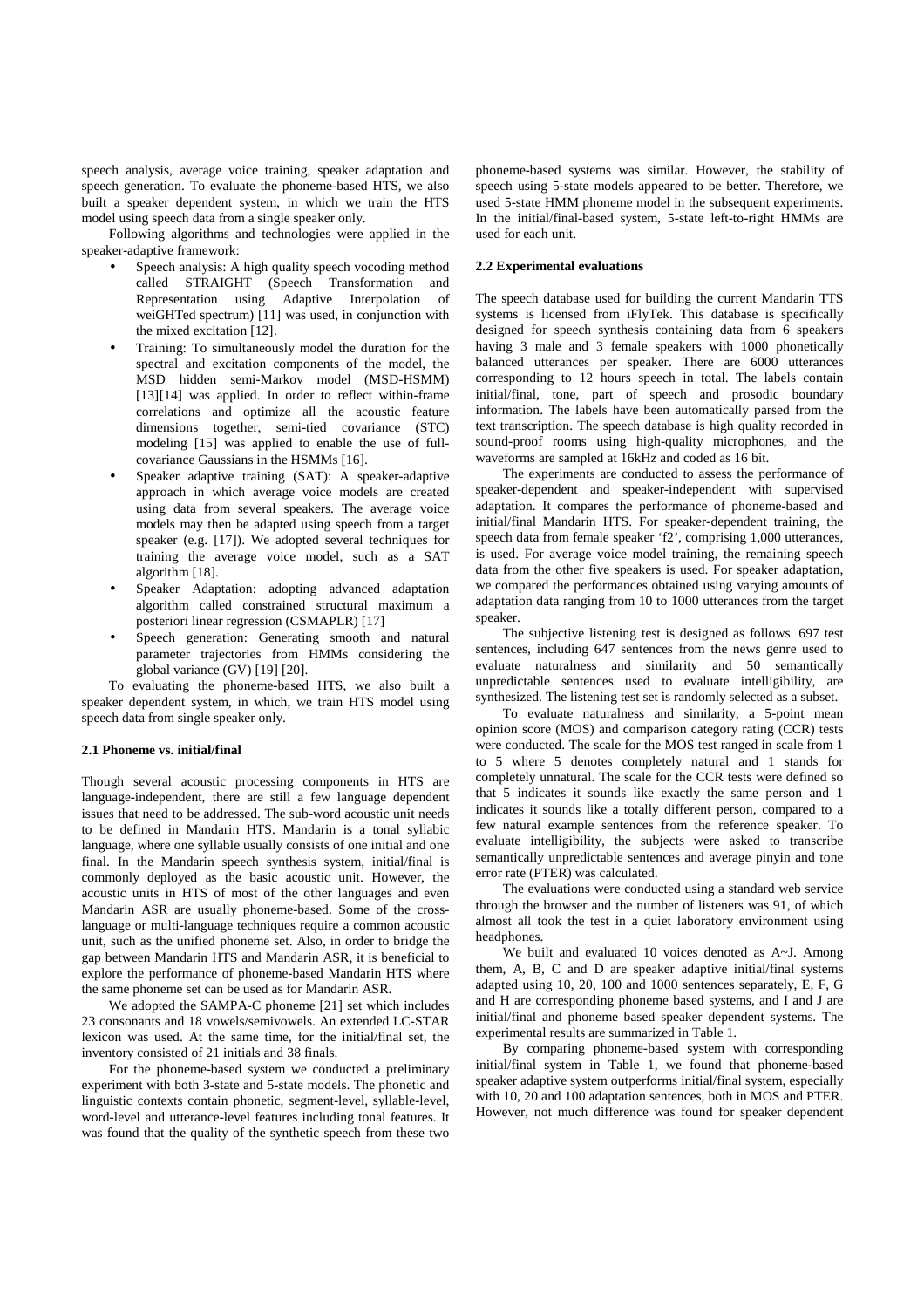HTS voices between initial/final and phoneme based systems in terms of MOS and PTER.

Table 1. *Subjective listening evaluation results for Mandarin HTS. SD refers to speaker-dependent and SA refers to supervised speaker-adapted system*.

|   | Adapt     | Sub-word      | #Sent | <b>MOS</b> | <b>PTER</b> |
|---|-----------|---------------|-------|------------|-------------|
| Α | SА        | Initial/Final | 10    | 1.7        | 39          |
| B | SА        | Initial/Final | 20    | 1.5        | 56          |
| C | SА        | Initial/Final | 100   | 2.6        | 37          |
| D | SА        | Initial/Final | 1000  | 3.0        | 34          |
|   |           |               |       |            |             |
| Е | SА        | Phoneme       | 10    | 2.3        | 39          |
| F | SА        | Phoneme       | 20    | 2.1        | 33          |
| G | SА        | Phoneme       | 100   | 2.9        | 32          |
| H | <b>SA</b> | Phoneme       | 1000  | 3.1        | 33          |
|   |           |               |       |            |             |
|   | SD        | Initial/Final | 1000  | 3.9        | 19          |
|   | SD        | Phoneme       | 1000  | 3.8        | 19          |
|   |           |               |       |            |             |

MOS scores for the naturalness in the subjective listening test are also summarized in Figure 1. It can be clearly seen that phoneme based E and F outperform initial/final counterpart, A and B in naturalness having a small number of adaptation data. For other comparisons between phoneme and initial/final systems, similar performances are found.

For the similarity listening test, CCR scores are summarized in Figure 2. We can see that generated waves from phoneme based systems G and H have higher similarities with reference speeches than those from initial/final system, denoted as C and D. Consistent observations are found for other comparable settings between phoneme and initial/final systems.



Figure 1: *Listening test results for Mandarin: naturalness.*



Figure 2: *Listening test results for Mandarin: similarity.*

Clearly the phoneme-based HTS has performed better than the initial/final system, given the same amount of adaptation data, and the difference is significant particularly for the case where a small amount of enrollment data is applied. This is a promising result since a phoneme-based HTS would be much easier to use in a cross- and multilingual HTS framework and offer several benefits as discussed above.

For small amounts of adaptation data, the initial/final-based HTS performs worse than the phoneme-based system. In general, initial/final-based HTS appears to require more adaptation data than phoneme-based HTS for supervised adaptation since initial/final systems have many more units considering tone. In comparison with Figure 1 and Figure 2, the phoneme-based Mandarin HTS can reach more reasonable performances of naturalness than of similarity especially when small amounts of adaptation are used.

By comparing speaker dependent with speaker adaptive systems, we found that the two speaker-dependent systems are significantly better than all speaker-adapted systems in terms of naturalness and similarity, and better than almost all in terms of intelligibility, even with all 1000 sentences as adaptation data. However, comparing the results to those from experiment in English [6], we may conjecture that the poor result in Mandarin speaker adaptive systems can be attributed to the use of a small number of training speakers for the average voice model. Future experiments will use large amounts of ASR data to train the average voice model, and we expect this to improve results as was the case for English.

#### **3. FLAT-START TRAINING**

Considering phoneme segmentation for Mandarin speech synthesis, we conducted a preliminary flat-start training experiment in speaker dependent phoneme-based Mandarin HTS system. We trained speaker dependent phoneme-based Mandarin HTS models for 6 speakers in iFlyTek.

To evaluate the flat-start training, uniformed time labels were used as a flat-start scheme to initially train speaker dependent HTS models. Then, the trained HTS model was used to realign the training data for generating refined time labels in the full context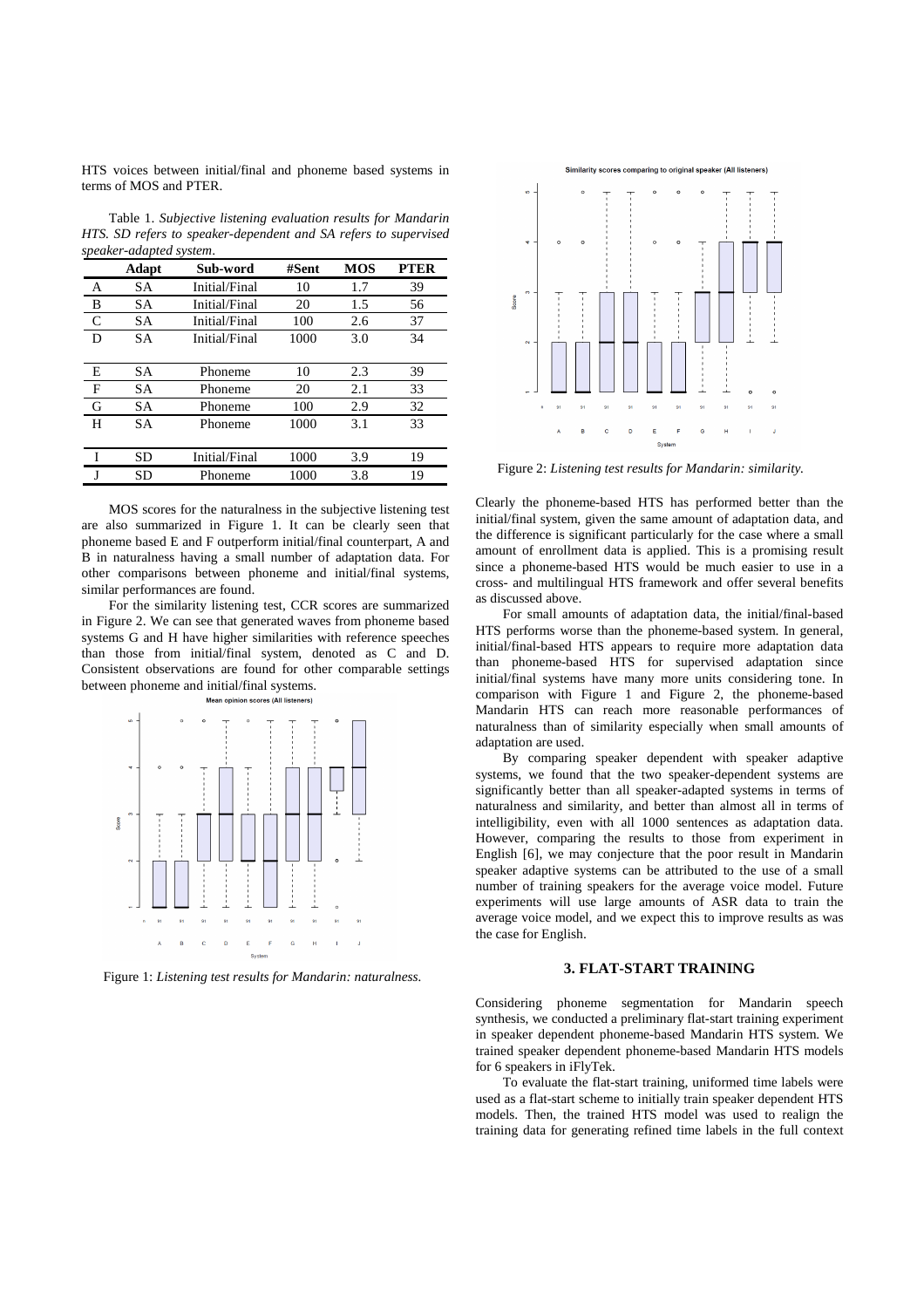labels. The realigned full context labels were used to train the HTS models for a second pass. We can iteratively obtain high quality results for the refined context labels and refined HTS models.

A formal subjective listening test was conducted to evaluate the synthesized voices with flat-start training. As a reference system, full context labels with time labels generated by forcealignment using the ASR model were used to train HTS models, referred as ASR\_aligned\_labeling.

For each HTS system, 10 test sentences which were excluded in the training data were synthesized, respectively. 5 Subjects were presented with a pair of synthesized speech from different training methods in random order, and then asked if the target voices are obviously worse 1, until obviously better 5, compared with the reference voices. Figure 3 shows the evaluation results.



Figure 3: MOS scores of synthesized speech from flat-start training models.

Firstly, we evaluated the performance of the flat-start training system referred as flat\_start\_labeling system with uniformed timed label. It can be easily seen that the performance is different for case f2 than for the others. For speaker f2, most of the synthesized voices with flat-start labeling are obviously worse than the reference voices. However, for other speakers, the average scores show that the flat-start voices are slightly worse or comparable with reference ones.

To investigate the potential performance of flat-start training, we evaluate the performance of realigned time labeling system denoted as 1stHTS\_realigned\_labeling system, in which the time labels are generated with force-alignment using the HTS model using flat-start labeling. For speaker f2, the average score shows that the generated voices are still worse than the reference ones though the improvement to previous results is visible. For other speakers, the average score shows that the generated voices are comparable with reference ones. Since the voice quality of the 1stHTS\_realigned\_labeling system for speaker f2 is still something below the reference, we continue to evaluate the performance of having the second iteration of realigned time labeling denoted as 2ndHTS\_aligned\_labeling system in which the time labels are generated with force-alignment using the 1stHTS\_realigned\_labeling HTS models. It slightly outperforms the reference system.

From the score distribution of listening test, we can see that the system with realigned time labeling significantly improved with more iterations across all speakers. As a consequence, it performs equally well and or even slightly better than the reference system. It can be concluded that the flat-start training scheme can be used

to develop the HTS system having good performance without dependency on ASR models, particularly after two rounds of realignment. The experimental result is promising not only for porting HTS systems to a new language without dependency on ASR system but also for unifying the labels between training and testing.

#### **4. CONCLUSIONS**

We carried out experiments to evaluate phoneme based Mandarin HTS systems compared with initial/final sub-word unit system and found that phoneme based Mandarin HTS systems performed similarly to the initial/final system. It has also found that the phoneme-based speaker adaptive system performed better when adapted with a small quantity of enrollment data. The initial/final system requires more adaptation data to reach good level of performance. The experimental results indicate that the use of phoneme-based Mandarin HTS is a promising approach, particularly when integrating the system with the other phonemebased multilingual HTS and ASR systems.

We have also investigated a flat-start training scheme to train a phoneme based Mandarin HTS system. The subject listening test results show that flat-start training can perform at least equally well as the reference baseline system. The experimental result is promising not only for porting HTS systems to a new language without dependency on ASR system, but also unified the labels between training and testing.

#### **5. ACKNOWLEDGEMENT**

The authors would like to thank ANHUI USTC iFlyTek Co., Ltd. for permission to use their Mandarin speech database. The research leading to these results was partly funded from the European Community's Seventh Framework Programme (FP7/2007-2013) under grant agreement 213845 (the EMIME project (http://www.emime.org). Junichi Yamagishi is partially supported by EPSRC.

#### **6. REFERENCES**

- [1] T. Yoshimura, K. Tokuda, T. Masuko, T. Kobayashi and T. Kitamura, "Simultaneous Modeling of Spectrum, Pitch and Duration in HMM Based Speech Synthesis," Proc. of EUROSPEECH, 1999.
- [2] H. Zen, T. Toda, M. Nakamura, and K. Tokuda, "Details of Nitech HMM-based speech synthesis system for the Blizzard Challenge 2005," IEICE Trans. Inf. & Syst., vol. E90-D, no. 1, pp. 325–333, Jan. 2007.
- [3] Z.-H. Ling, Y.-J. Wu, Y.-P. Wang, L. Qin, and R.-H. Wang, "USTC system for Blizzard Challenge 2006 an improved hmm based speech synthesis method," in Proc. Blizzard Challenge 2006, Sep. 2006.
- [4] J. Yamagishi, H. Zen, T. Toda, and K. Tokuda, "Speaker independent HMM-based speech synthesis system — HTS-2007 system for the Blizzard Challenge 2007," in Proc. BLZ3-2007, Aug. 2007.
- [5] Junichi Yamagishi, Takashi Nose, Heiga Zen, Tomoki Toda, Keiichi Tokuda ``Performance Evaluation of The Speaker-Independent HMM-based Speech Synthesis System "HTS-2007" for the Blizzard Challenge 2007,'' Proc. ICASSP 2008, 2008.